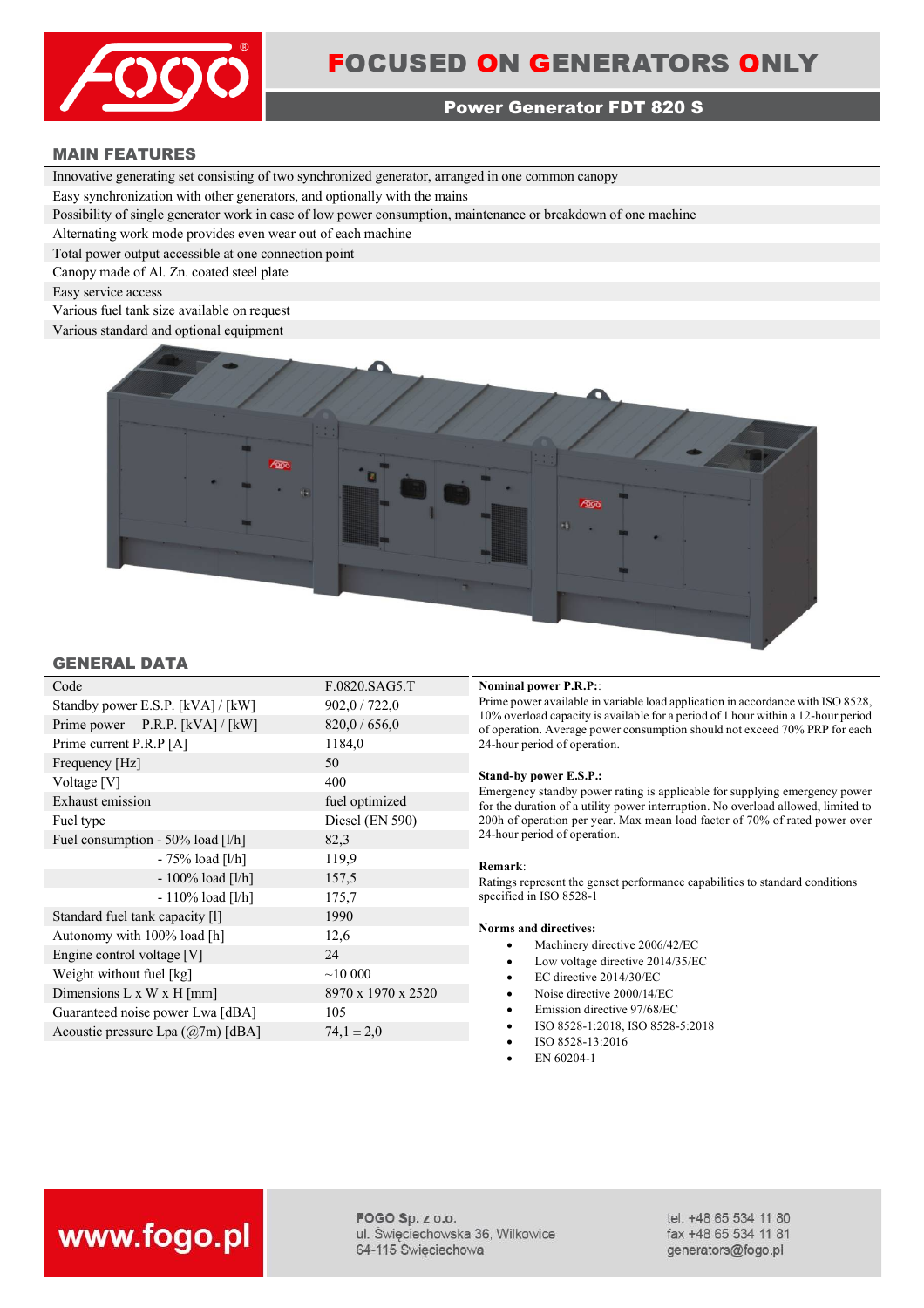

## **Power Generator FDT 820 S**

## **STANDARD CONTROLLER**



Geofencing and tracking via WebSupervisor \* Cloud-based monitoring and control \* Work at a temperature of -30°C to +70°C Color display

| .                           |                     |                                    |                     |
|-----------------------------|---------------------|------------------------------------|---------------------|
| Brand                       | Scania              | Nominal Voltage [V]                | 400                 |
| Type                        | DC13 072A 02-12     | Nominal power factor (cos phi)     | 0,8                 |
| Made in                     | Sweden              | Ambient temperature, altitude      | 40 °C, 1000m a.m.s. |
| Engine power [kW]           | 355,0               | Nominal Power [kVA]                | 410,0               |
| Emission standard*          | fuel optimized      | IP protection                      | IP $23$             |
| Rotation per minute [rpm]   | 1500                | No of bearing                      | single bearing      |
| Engine governor             | electonic           | Coupling                           | direct              |
| Governor class**            | G <sub>3</sub>      | Technology                         | brushless           |
| Displacement [1]            | 12,7                | Short circuit maintaining capacity | 270\% 10s           |
| No of cylinder              | 6                   | Efficiency [%]                     | 93,3                |
| Fuel system                 | unit injectors, PDE | Insulation class                   | H                   |
| Electrical system [V]       | 24                  | Total harmonic content THD [%]     | 1,5                 |
| Cooling system capacity [1] | 38,0                | Reactance Xd'' [%]                 | 15,1                |
| Oil pan capacity [1]        | 36,0                | Voltage regulator type             | DVR, digital        |
| Fuel type                   | Diesel (EN 590)     | Voltage measurement                | 3 phases            |

## **ENGINE ALTERNATOR**

| Nominal Voltage [V]                | 400                  |
|------------------------------------|----------------------|
| Nominal power factor (cos phi)     | 0.8                  |
| Ambient temperature, altitude      | 40 °C, 1000m a.m.s.1 |
| Nominal Power [kVA]                | 410,0                |
| IP protection                      | IP <sub>23</sub>     |
| No of bearing                      | single bearing       |
| Coupling                           | direct               |
| Technology                         | brushless            |
| Short circuit maintaining capacity | 270% 10s             |
| Efficiency $[\%]$                  | 93,3                 |
| Insulation class                   | H                    |
| Total harmonic content THD [%]     | 1,5                  |
| Reactance Xd'' [%]                 | 15,1                 |
| Voltage regulator type             | DVR, digital         |
| Voltage measurement                | 3 phases             |
| Voltage accuracy [%]               | $+/- 0,25$           |
| AVR supply system                  | auxiliary winding    |
| AVR supply optional                | <b>PMG</b>           |
| Made in                            | EU                   |
|                                    |                      |

\* According directive 97/68/EC non road mobile machinery engine emission.<br>\*\* According ISO 8528-5:2018

**\*\*** According ISO 8528-5:2018

# www.fogo.pl

FOGO Sp. z o.o. ul. Święciechowska 36, Wilkowice 64-115 Święciechowa

tel. +48 65 534 11 80 fax +48 65 534 11 81 generators@fogo.pl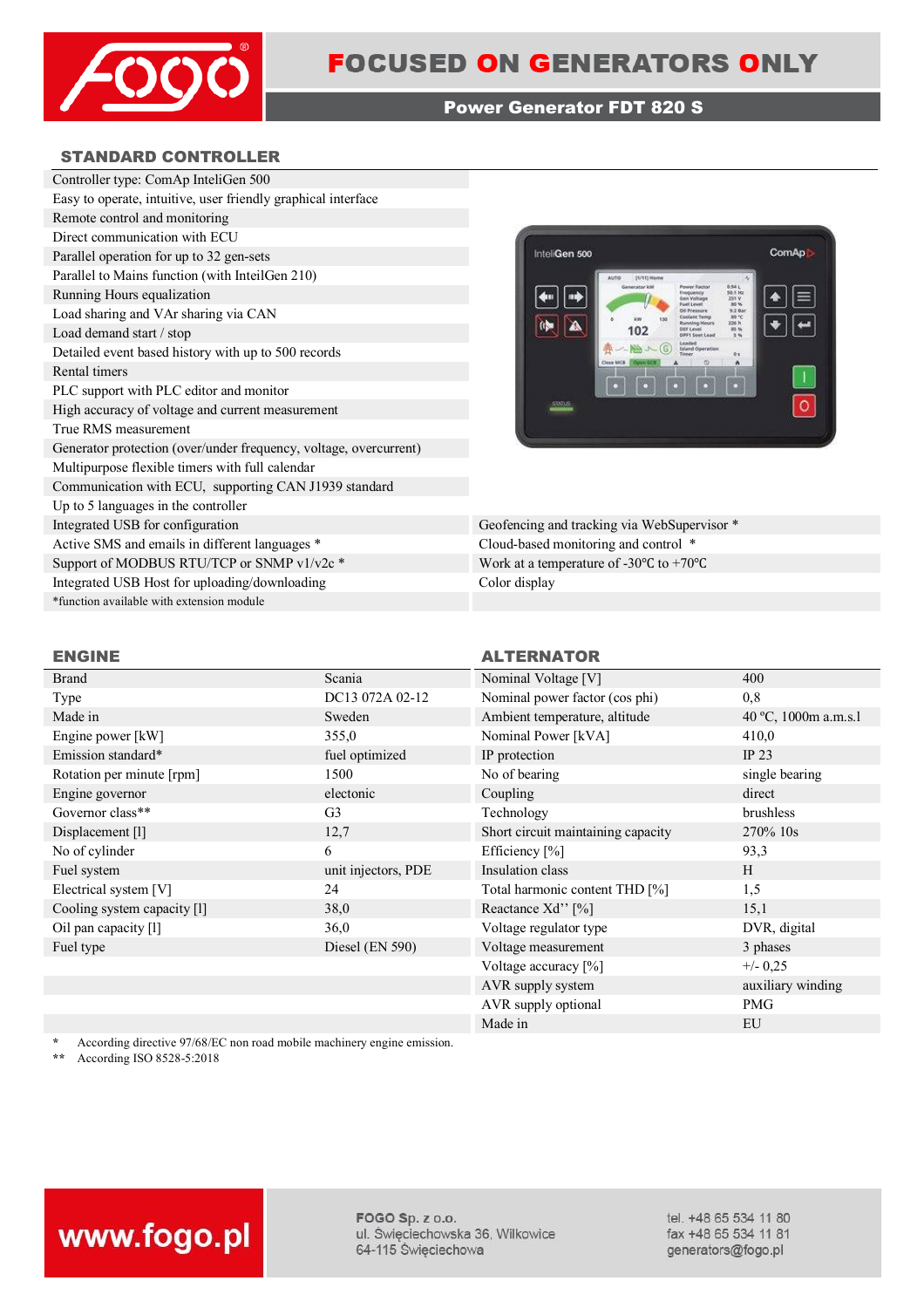

## **FOCUSED ON GENERATORS ONLY**

## **Power Generator FDT 820 S**

## **STANDARD EQUIPMENT OPTIONAL EQUIPMENT**

| Scania 2 x DC13 072A 02-12 engine                   | $\checkmark$ | Battery disconnection switch              | $\Box$ |
|-----------------------------------------------------|--------------|-------------------------------------------|--------|
| Electronic engine speed governor                    | ✓            | 4 pole GCB Schneider NSX Micrologic 2.3   |        |
| Oil low pressure switch                             | $\checkmark$ | Transfer switch with ATS controller       | □      |
| Oil pressure sensor                                 | $\checkmark$ | GPRS communication card                   | П      |
| Engine high temperature switch                      | $\checkmark$ | Ethernet card                             | П      |
| Engine high temperature sensor                      | $\checkmark$ | RS 485, RS 232 card                       | П      |
| Engine preheating with thermostat                   | $\checkmark$ | Remote display                            | □      |
| Engine oil Titan Cargo 15W40                        | ✓            | Drip space level sensor                   |        |
| Fuel filter with water separator                    | $\checkmark$ | Fuel tank filling pump and shut-off valve | □      |
| Coolant Fuchs Maintain Fricofin LL-35               | $\checkmark$ | Non-standard canopy color                 | П      |
| Coolant inlet outside of the canopy                 | $\checkmark$ | Oil draining hand pump                    | П      |
| Starting batteries 4x180Ah                          | $\checkmark$ |                                           |        |
| Battery charger                                     | $\checkmark$ |                                           |        |
| GCB 2 x Schneider NSX630 3P + Micrologic 2.3        | ✓            |                                           |        |
| GCB under voltage release coil                      | $\checkmark$ |                                           |        |
| Bar connection                                      | ✓            |                                           |        |
| Controller $2 \times$ InteliGen $500$               | $\checkmark$ |                                           |        |
| Controller switch                                   | ✓            |                                           |        |
| Acoustic alarm                                      | $\checkmark$ |                                           |        |
| Emergency stop button                               | ✓            |                                           |        |
| Silenced canopy made with Al.-Zn.                   | ✓            |                                           |        |
| Standard color RAL 7024                             | ✓            |                                           |        |
| Fuel tank installed in drip tray                    | $\checkmark$ |                                           |        |
| Fuel inlet inside, protected by canopy locked doors | ✓            |                                           |        |
| Fuel level measurement                              | $\checkmark$ |                                           |        |
| Exhaust compensator and silencer                    | ✓            |                                           |        |
| Engine and alternator vibro isolators               | ✓            |                                           |        |
| Transportation brackets                             | ✓            |                                           |        |
|                                                     |              |                                           |        |



FOGO Sp. z o.o. ul. Święciechowska 36, Wilkowice 64-115 Święciechowa

tel. +48 65 534 11 80 fax +48 65 534 11 81 generators@fogo.pl